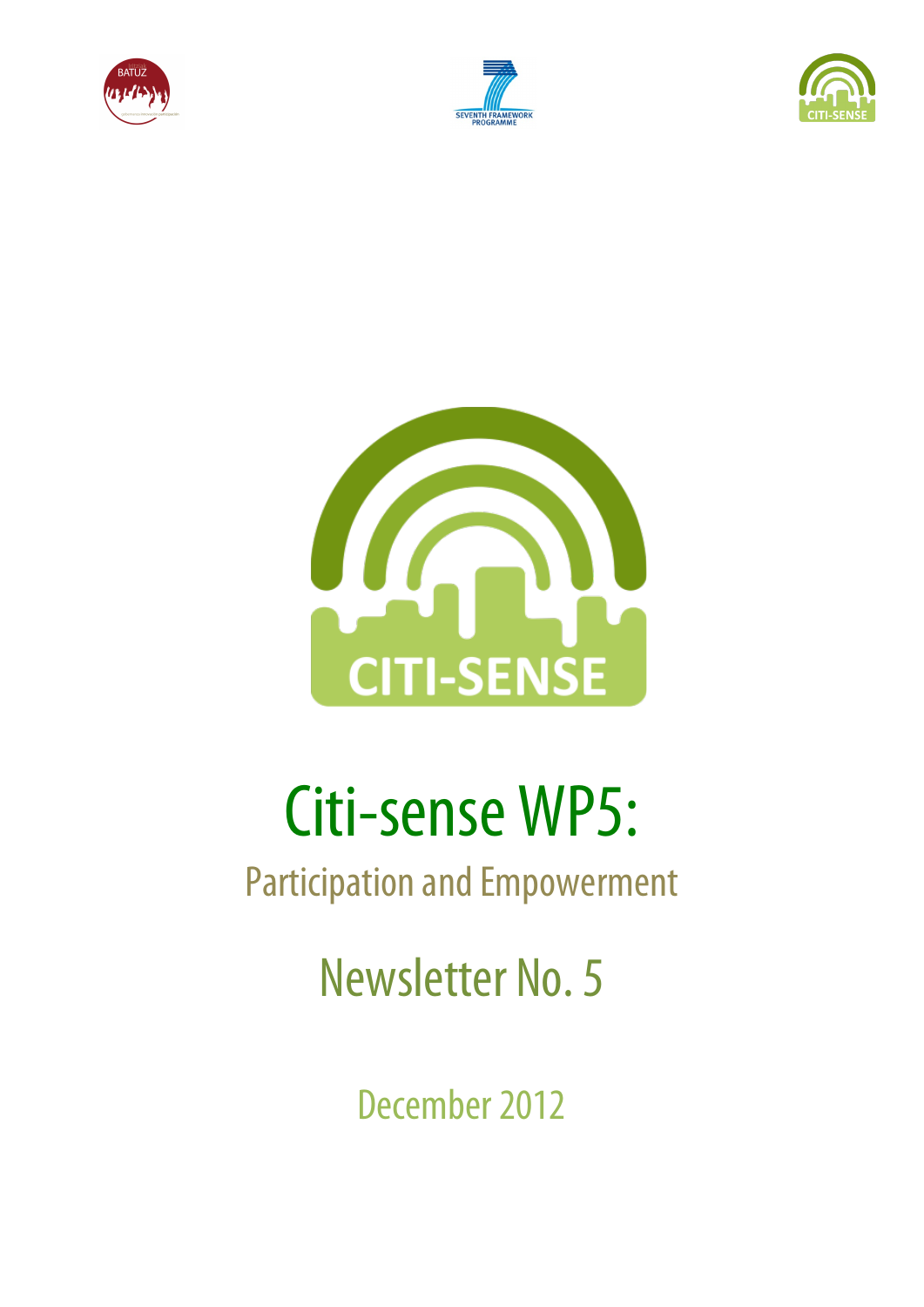





## Articles and Publications.

#### **Ecological Urbanism del Libro a la App.**

En estos tiempos un libro en cuanto sale de la imprenta esta desactualizado, y mas en un campo como el urbanismo. Por lo cual, el libro Ecological Urbanism al finalizar la colección, la Harvard Graduate School encargó al estudio Second Story transformar el libro en una aplicación para el iPad, un recurso que se basaría en el texto original, pero también podría ser actualizado con nuevos proyectos y documentos según sea necesario. Ya está disponible de forma gratuita, la aplicación, que muestra cómo las áreas dinámicas de estudio pueden beneficiarse en gran medida de los textos similarmente dinámicos.

http://www.edgargonzalez.com/2012/12/14/ecological-urbanism-libro-app/

#### **Common Spaces: Urbanism, Sustainability and the Art of Placemaking.**

The cutting edge of urban design is no longer where we design spaces with the public's desires in mind; it is where we incorporate green thinking and technology into those spaces. This idea is supported by Kaid Benfield of the Natural Resources Defense Council, who has published an illuminating post on green infrastructure and how it can be utilised in order to deal with excess rainwater.

http://sustainablecitiescollective.com/node/102426

#### **People and Sustainable Cities: 5 Best Blog Posts of 2012.**

Though the built environment can encourage certain behaviour choices, cities are ultimately shaped by the people within them. Here at This Big City our focus has predominantly been on the human aspect of sustainable cities since we started publishing back in 2009, and this year we finally dedicated a category to 'People' and their contribution to sustainable cities. Here's five of our favourite posts from this category in 2012.

http://sustainablecitiescollective.com/node/106241

#### **Smart city participativa y libre.**

El impacto de las ciudades sobre el medio puede describirse mediante el análisis de flujos de los diferentes recursos que emplea para su funcionamiento. Esto ya fue establecido hace décadas por la llamada ecología urbana. Conocer las importaciones y exportaciones de materiales necesarios para el buen funcionamiento de una ciudad como comunidad de seres humanos, tales como el agua, la energía, los residuos es una forma que permite evaluar el estado de las urbes como sistema. Sin embargo, las ciudades no son comunidades estáticas sino sujetas a continuos movimientos de la población. La ciudadanía, sin apreciarlo a menudo, es la principal responsable de los llamados flujos metabólicos ''exosomáticos'' en las urbes que habitan. Aunque no sea objeto de este reportaje, la gestión del agua, los alimentos y la energía forman parte de estos flujos metabólicos que son claves para determinar el concepto de urbe.

#### http://www.terra.org/smart-city-participativa-y-libre\_2729.html

#### **Los nuevos espacios urbanos, protagonistas del número 93 de la revista Telos.**

La percepción conjunta de lo espacial y lo comunicativo ha evolucionado con el avance de las TIC. ¿Puede diferenciarse la vida doméstica invadida por la televisión, los ordenadores e Internet… de la vida urbana en la que los móviles transmiten datos íntimos y las cámaras de videovigilancia controlan los comportamientos más personales? ¿Cómo se articulan las estructuras colectivas y la creatividad desarrolladas individualmente, en grupos y redes? Las diferencias antiguas entre lo público y lo privado se están reelaborando y requieren otras políticas sociales y culturales.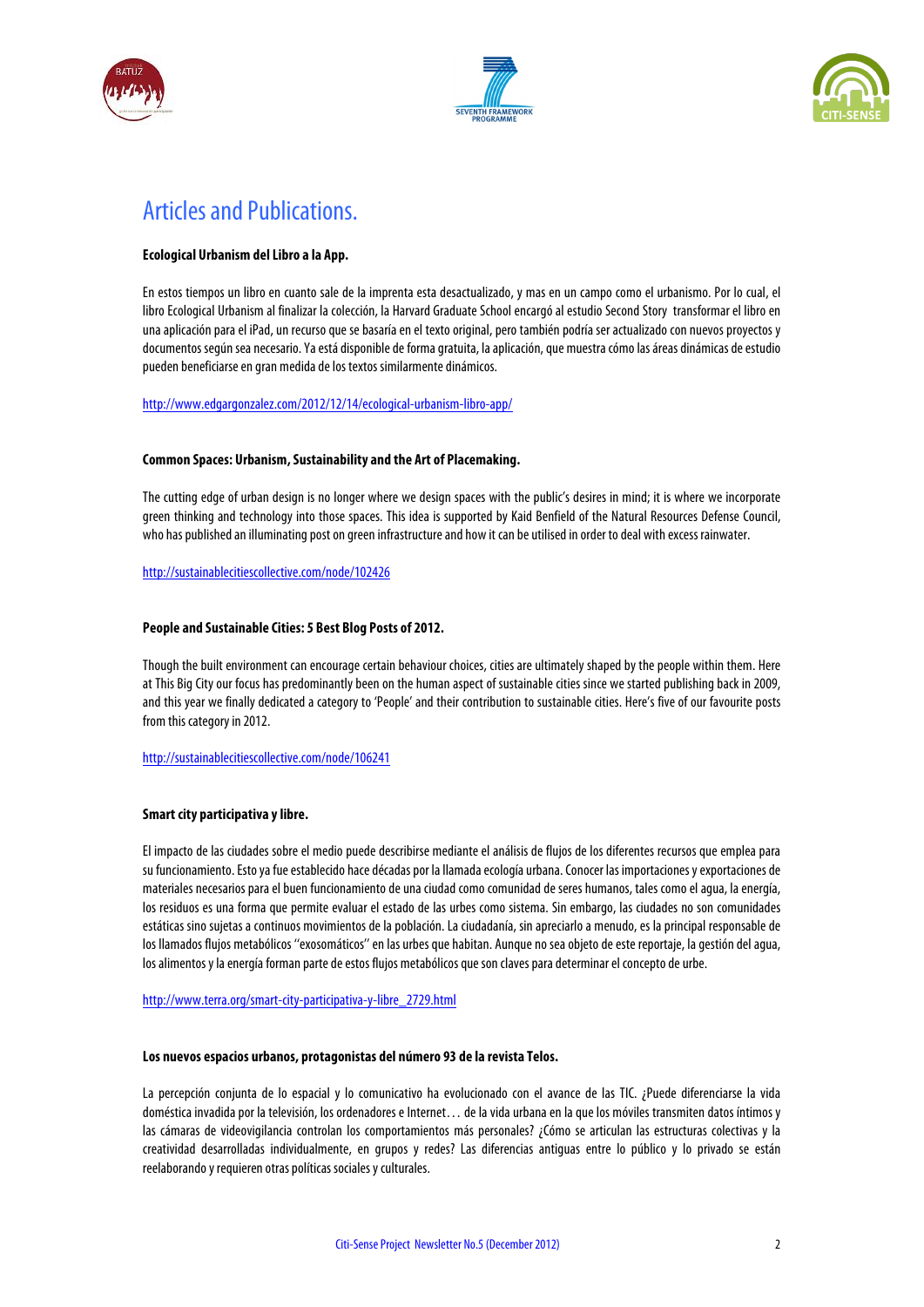





#### http://sociedadinformacion.fundacion.telefonica.com/DYC/TELOSonline/REVISTA/Dossier/seccion=1212&idioma=es\_ES.do

#### **The Potential of E-Participation in Sustainable Development Evaluation: Evidence from Case Studies**.

If sustainable development is really to be based on substantive community participation, a change in attitudes, beliefs and values is required. Even these changes will not be sufficient to reach the ambitious goals set across Europe through the Local Agenda 21 and other policy documents. The rigorous adaptation of decision-making processes to include community participation is necessary. Development and specification of indicators play an important role in bridging this gap. The indicators should not only form a technical input in the latter type of assessment tools but act as media to communicate the progress towards sustainable development to the local communities and other stakeholders. This chapter deals with the issue of e-participation in decision making and sustainable development evaluation. It presents first a critical overview of sustainable development and knowledge society indicators, metrics and assessment tools currently in use. Then, it introduces the role of Civil Society Organizations (CSOs) in urban regeneration processes by using a number of European case studies. Finally, it states the need for a more systematic approach to integrate CSOs earlier in the decision-making process and to ensure a more effective use of sustainable development indicators – with the help of the Information and Communication Technologies (ICTs).

http://www.igi-global.com/chapter/potential-participation-sustainable-development-evaluation/42571

### Experiencies.

#### **Solving the problems of cities via crowdsourcing -LLGA Cities pilot the future program.**

As cities are become more complex, so are their strategic challenges and the need to find innovative solutions to best serve their citizens. With governments tightening their budgets at the same time, the challenges of modern cities are beginning to slip beyond the ability of city councils, or even national governments, to solve alone.

As a result many are now looking beyond their bureaucrats for support and solutions, using crowd sourcing to drive innovation and broaden their policy and service options.

#### http://egovau.blogspot.co.uk/2012/12/solving-problems-of-cities-via.html

#### **Mapping the Commons, un mapeado del procomún en código abierto.**

Mapping the Commons parte de la idea que actualmente "la producción de riqueza y vida social depende en gran parte de la comunicación, la cooperación, los afectos y la creatividad colectiva". De esta forma, se podría entender el procomún como una mezcla de "recursos compartidos" que se generan gracias a la participación de muchos y que constituyen "la fábrica de producción" de las ciudades del siglo XXI.

http://mappingthecommons.wordpress.com/

#### **La Smart City habitada por ciudadanía inteligente.**

La ciudad inteligente consiste en una piel digital distribuida por el entorno urbano. Una red de sensores y dispositivos conectados a Internet recoge datos sobre el funcionamiento de la ciudad, cuestiones como la contaminación, la densidad de tráfico o el consumo